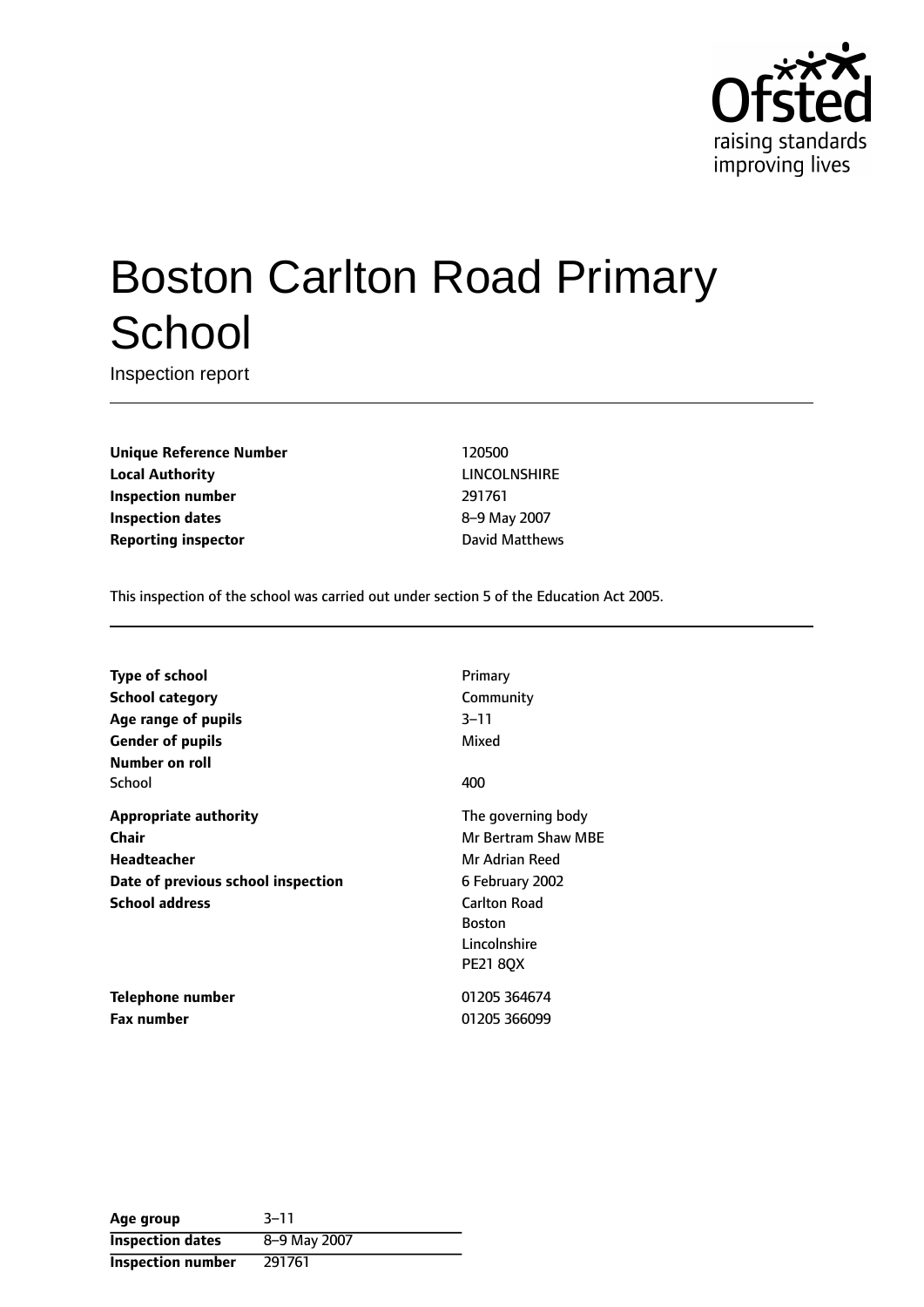.

© Crown copyright 2007

#### Website: www.ofsted.gov.uk

This document may be reproduced in whole or in part for non-commercial educational purposes, provided that the information quoted is reproduced without adaptation and the source and date of publication are stated.

Further copies of this report are obtainable from the school. Under the Education Act 2005, the school must provide a copy of this report free of charge to certain categories of people. A charge not exceeding the full cost of reproduction may be made for any other copies supplied.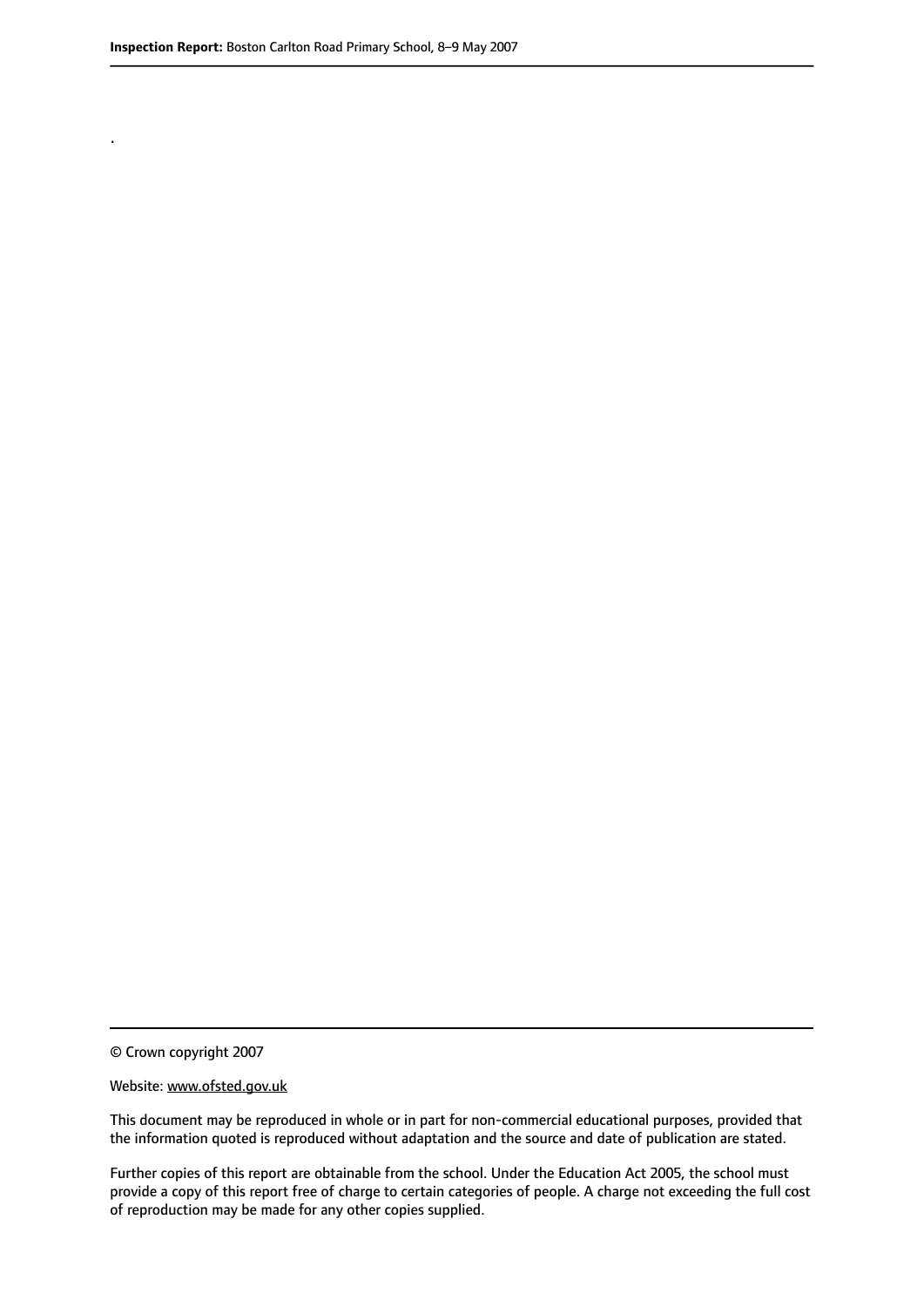# **Introduction**

The inspection was carried out by three Additional Inspectors.

#### **Description of the school**

This is a large primary school in an area with high levels of deprivation. Most pupils are White British. The proportions of pupils entitled to free school meals, with learning difficulties or disabilities and speaking English as an additional language are above the national averages. Seventy pupils are just beginning to learn English in addition to the language spoken in their home. Children start school, often at times other than normal, with levels of knowledge and skills that are exceptionally low. The movement of pupils in and out of the school is higher than the national average. The school is in a federation with a local technology college. There is a unit for pupils with behaviour difficulties. Until recently, the school has had difficulty in recruiting and retaining staff, including those at senior level.

#### **Key for inspection grades**

| Grade 1 | Outstanding  |
|---------|--------------|
| Grade 2 | Good         |
| Grade 3 | Satisfactory |
| Grade 4 | Inadequate   |
|         |              |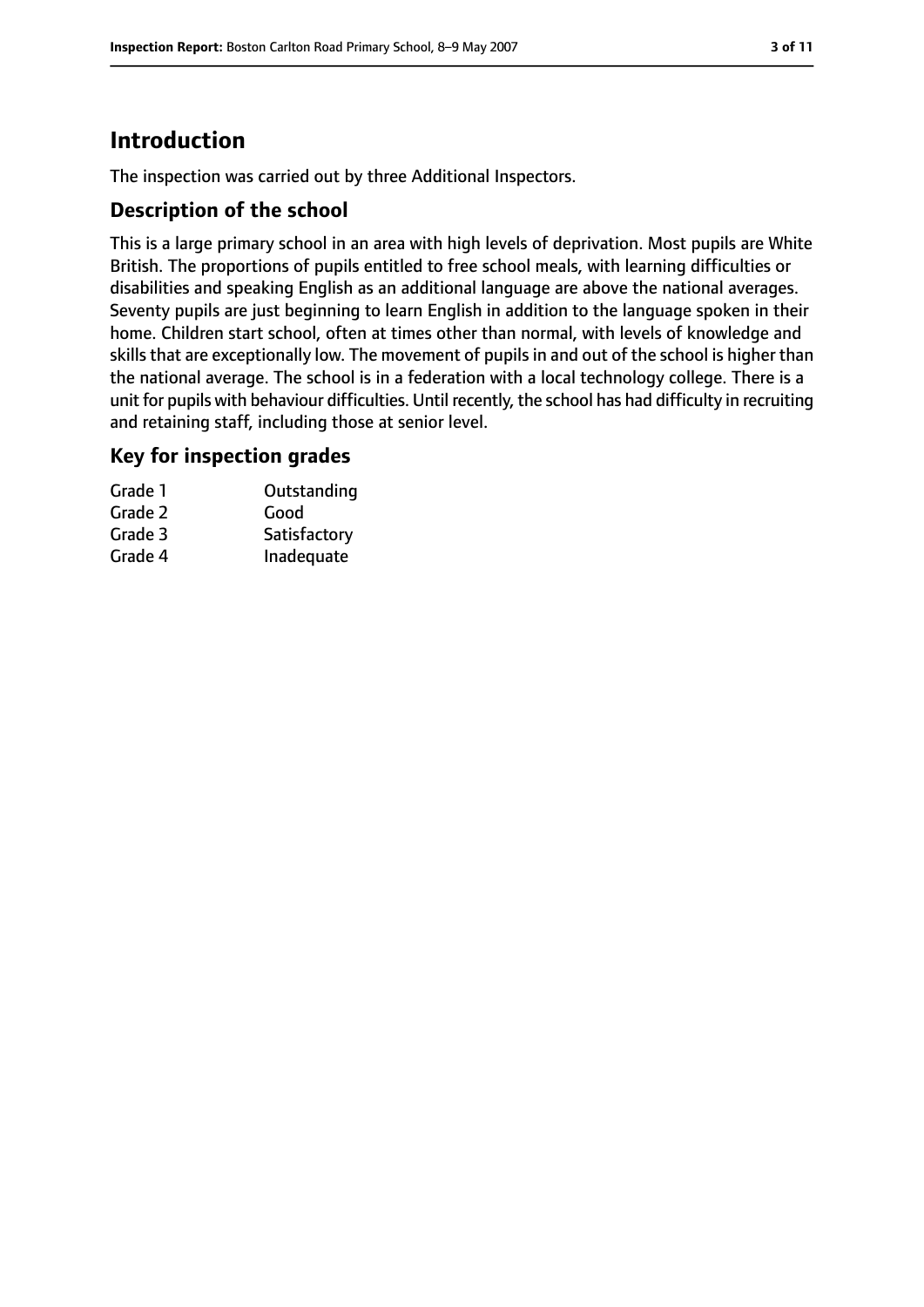# **Overall effectiveness of the school**

#### **Grade: 3**

The school provides a satisfactory education for its pupils although standards are extremely low throughout. However, given children's exceptionally low levels of knowledge and skill when they begin school and their very wide range of needs, all groups achieve satisfactorily overall, though barely so in writing.

The school faces many challenges. The new headteacher has quickly gained a good understanding of its strengths and weaknesses and set a very clear direction for its future, putting in place numerous well-considered strategies for improvement. Although there are clear signs of improving progress these initiatives have had insufficient time to affect pupils' achievements in a marked or sustained way,. The school's incisive evaluation is confirmed by the inspection. Its effectiveness is satisfactory, as is its capacity to improve further and the school provides satisfactory value for money. Parents are overwhelmingly supportive of the school.

The governing body plays a satisfactory role in carrying out its responsibilities but recognises the need to have more influence on the school's work. The new senior leaders have recently adopted clear roles in monitoring teaching and pupils' progress and are looking to secure benefits in terms of pupils' achievements. Revised arrangements are beginning to improve the accuracy and effectiveness with which staff assess pupils' attainments and evaluate their progress. However, these arrangements do not yet ensure that all pupils receive consistently effective academic guidance. Nevertheless, high quality pastoral care means that pupils feel safe and the school is giving them a satisfactory understanding of the importance of healthy lifestyles. Their spiritual, moral, social and cultural development are good overall. They make a good contribution to the school community, and they develop satisfactory skills for later life. They enjoy school, although they are not always enthusiastic in lessons, particularly when teaching does not capture their interest. Teaching is satisfactory, but sometimes lacks challenge, and the management of behaviour is not consistently effective.

The curriculum is satisfactory. Provision for children in the Foundation Stage is sound, with a clear vision for improvement. The recent federation with a local technology college contributes well to the school's developing curriculum in Years 1 to 6 and a good range of curriculum enrichment activities add significantly to the quality of pupils' experience.

#### **What the school should do to improve further**

- Raise standards and the rates of pupils' progress, particularly in writing.
- Strengthen teaching so that pupils are consistently well managed, challenged and interested in their learning.
- Ensure that assessment is accurate and that it is used more effectively in setting targets and guiding pupils' progress.
- Involve subject leaders and governors in the systematic monitoring the school's performance so that they influence its improvement more effectively.

A small proportion of the schools whose overall effectiveness is judged satisfactory but which have areas of underperformance will receive a monitoring visit by an Ofsted inspector before their next section 5 inspection.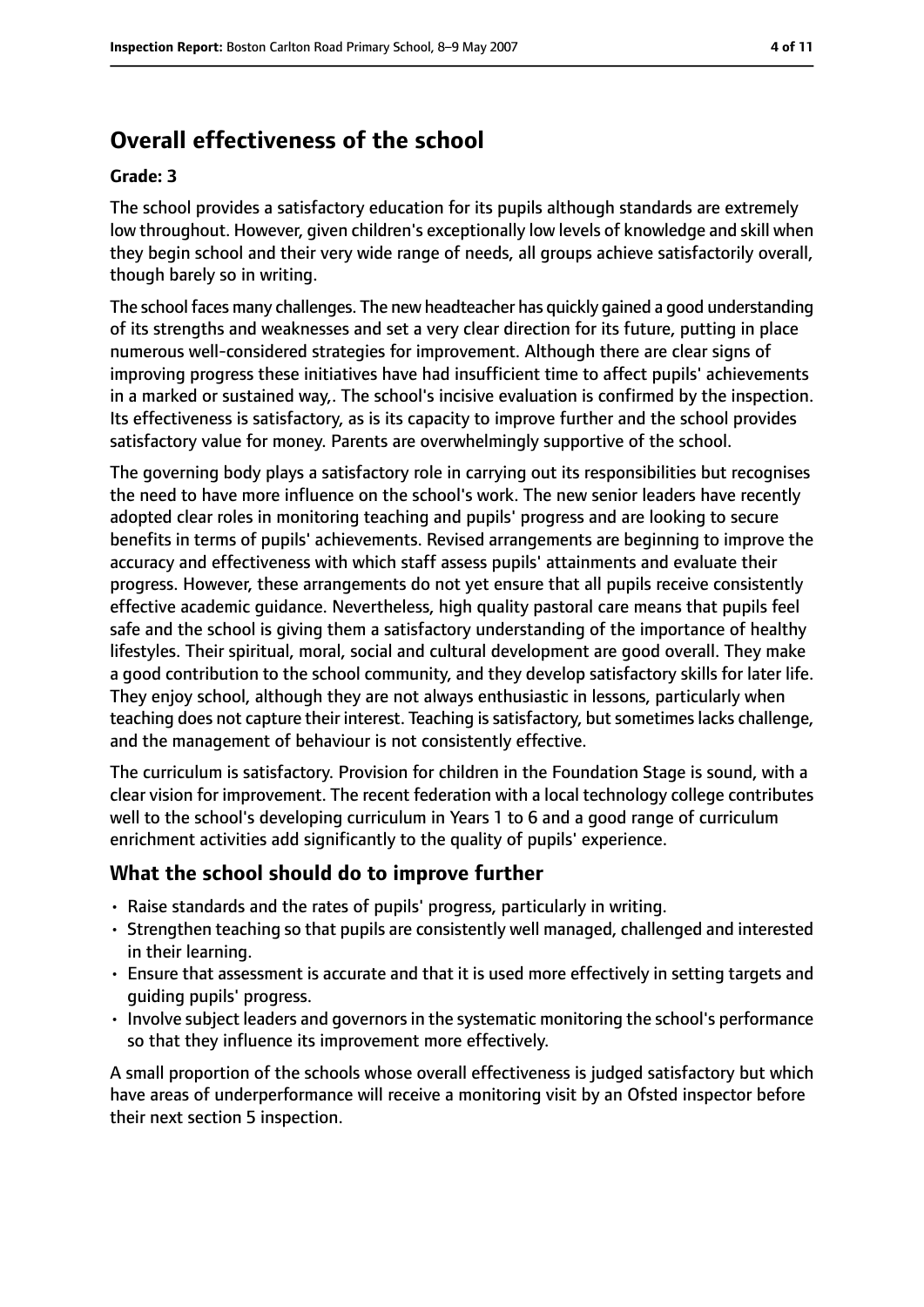# **Achievement and standards**

#### **Grade: 3**

Children in the Foundation Stage achieve satisfactorily. However, the standards that they attain are a very long way below those normally expected of five-year-olds, because their starting points are extremely low, especially in communication, language and literacy. At the end of Key Stage 1, standards are still low in reading, mathematics and particularly in writing. The gap between the 2006 writing results and those in schools nationally was more marked than that in reading and mathematics, reflecting an influx of pupils with English as an additional language during that year. School records show that most pupils, including the late arrivals, made satisfactory progress, but overall standards were held back by the complex and changing makeup of the year group.

Pupils currently leave the school with exceptionally low attainment overall and in English, with writing being a particular weakness. Standards are well below average attainment in mathematics and science. However, national data and inspection evidence confirm that pupils' achievements are satisfactory overall. Given pupils' attainment on entry, the increasing numbers with English as an additional language and with learning difficulties or disabilities and the number of pupils joining school at untypical times, the progress of all groups is satisfactory in mathematics and science, though barely so in English. The school's information on the current Year 6 pupils shows a gradual improvement in writing. However, the systems for raising standards are too new to demonstrate secure and sustained overall.

# **Personal development and well-being**

#### **Grade: 3**

Pupils' personal development is satisfactory. Pupils feel safe and valued because the school environment is happy and secure. They develop good relationships and important life skills. Spiritual, moral, social and cultural development is good overall. Pupils' self-esteem and confidence are improving as a result of the school's good support of this area of their development and this makes a positive contribution to their social development. Special occasions, including Portuguese and American days, make a positive contribution to pupils' understanding of other cultures. Spiritual development is satisfactory. Many pupils are proud of their school, particularly that their suggestions have brought about improvements, such as the new library. Behaviour is satisfactory overall, although the challenging behaviour of a number of pupils disrupts some lessons and prevents behaviour from being good. Attendance is broadly average. Most pupils enjoy learning and work hard, though levels of enthusiasm vary. Pupils do not make best progress in becoming independent learners because there are not enough opportunities for them to develop these skills. Pupils have a satisfactory understanding of healthy lifestyles. Many make sensible food choices and participate regularly in sports. They make a good contribution to the community through the school council and develop satisfactory skills to prepare them for their future economic well-being.

# **Quality of provision**

#### **Teaching and learning**

#### **Grade: 3**

Teaching and learning are satisfactory and often good for the older pupils in school. Pupils were enthused and keen to learn when the teaching seen was lively, packed full of pace and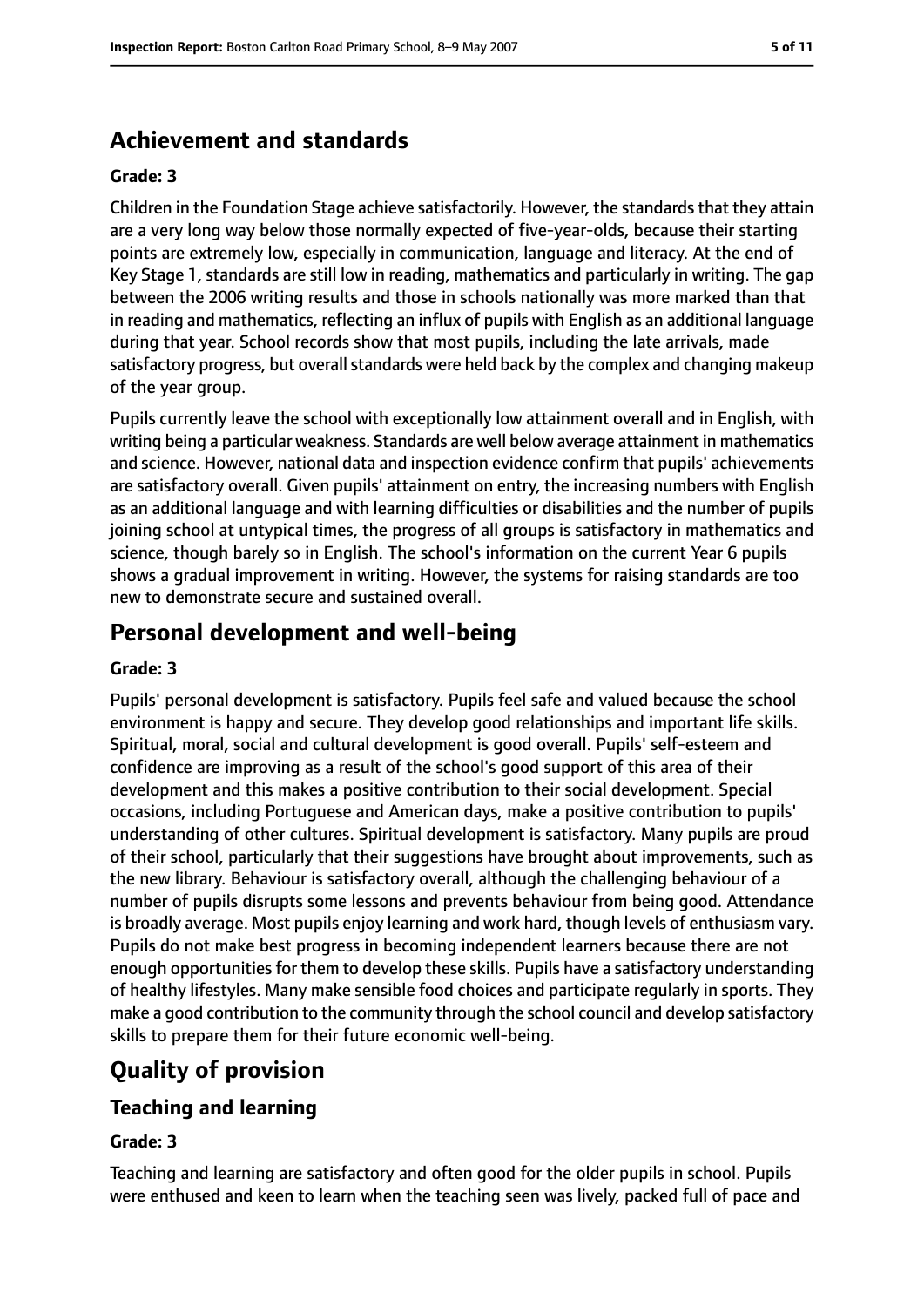challenging. Progress accelerated where teachers set high expectations for learning and managed pupils' behaviour well. However, these key features are not yet present in enough lessons to ensure consistently good rather than satisfactory progress. Teachers review the effectiveness of their lessons and are ready to take on board areasfor development that arise from monitoring visits to their classrooms. Plans are in hand for such visits to become more frequent and systematic. A far more rigorous and robust approach to assessment has recently been introduced but there remains work to be done in ensuring the accuracy of teacher assessments and in using the information to set challenging individual pupil targets. The marking of pupils' work, though good at times, does not always provide clear and concise pointers for improvement.

#### **Curriculum and other activities**

#### **Grade: 3**

The curriculum is satisfactory with several good features. A particular strength is the array of enrichment opportunities - after school clubs, theatre trips, visits to places of historical interest, and visits by authors, story tellers, artists in residence and musicians, to name a few. The breadth of the curriculum is improving well, teachers from a local secondary school provide specialist teaching in subjects including French, drama, technology and physical education. Pupils' literacy and numeracy skills are developed satisfactorily. There is room for improvement in the development of pupils' investigative skills in science and particularly their writing skills in different subjects. Opportunities are also missed to ensure pupils apply their satisfactory computing skills in other subjects. Provision in the Foundation Stage is satisfactory with a clear vision and well structured plans for continued improvement in place. A similar picture emerges regarding the provision for pupils with learning difficulties and disabilities and for pupils with English as an additional language. Pupils are given appropriate opportunities to learn about keeping healthy and good use is made of the local community as a learning resource.

#### **Care, guidance and support**

#### **Grade: 3**

Pupils receive high quality pastoral care from a dedicated team who know them well and understand their individual, and often complex, needs. This is a significant strength of the school. Pupils feel safe in school because they trust the adults and are confident of their prompt help when problems occur. Any instances of bullying and racism are closely monitored and recorded. Pupils with learning difficulties and disabilities and those with behavioural needs are well cared for in classrooms and in the learning support unit. Those with English as an additional language are equally well supported. The school works closely with a wide range of outside agencies to provide extra help for identified pupils. The procedures to ensure pupils' protection, safety and well-being meet the statutory requirements and are well implemented. Overall, however, care, guidance and support are satisfactory because recent improvements in the school's procedures for assessing pupils' learning are not used consistently well to guide their academic progress.

# **Leadership and management**

#### **Grade: 3**

Leadership and management are satisfactory. The headteacher provides good leadership. He has a clear vision of what the school can achieve, and, ably supported by the deputy headteacher, he has set a strong direction that is just beginning to affect pupils' achievement. The effects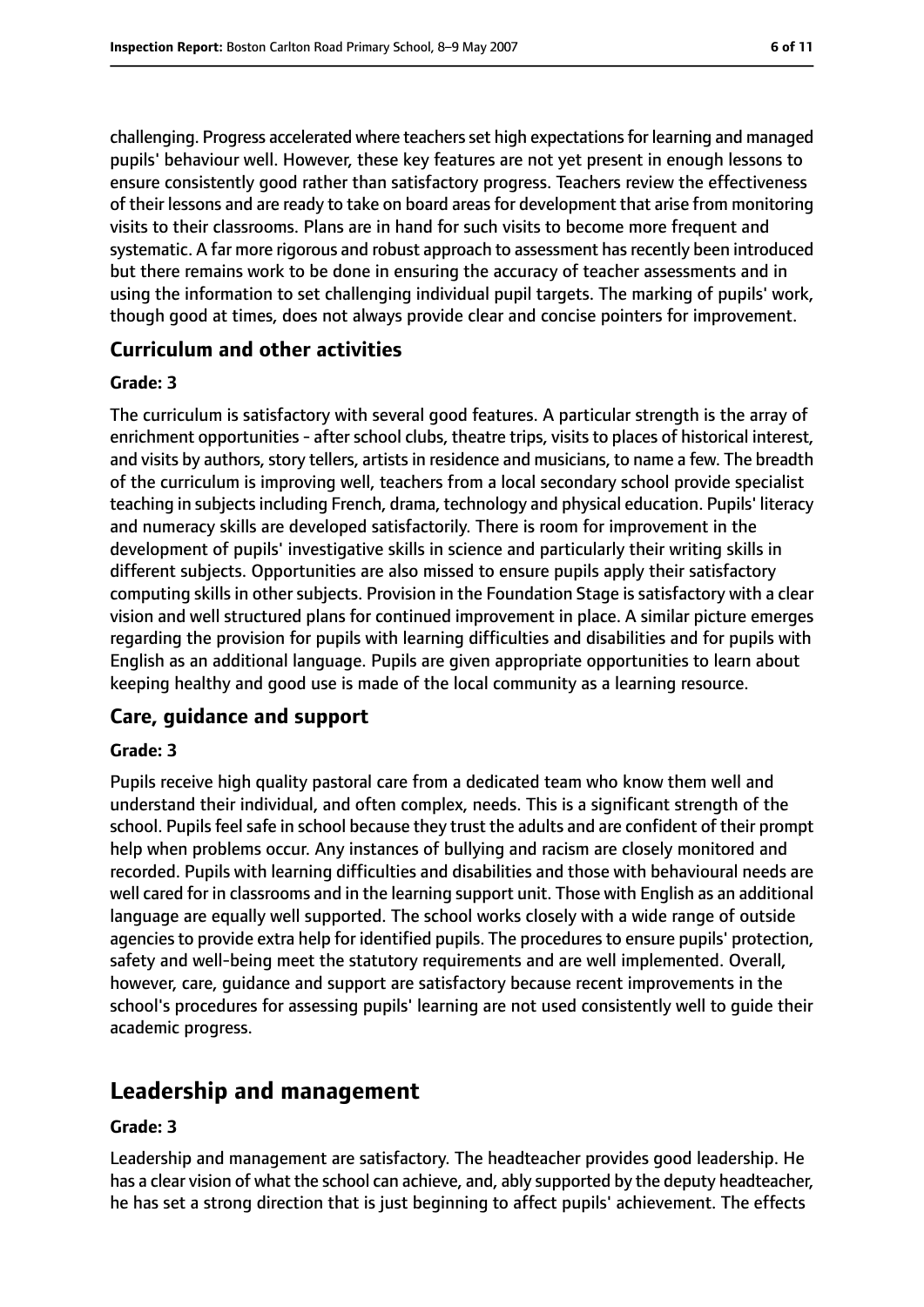of recent significant staff changes have been minimised, and staff now share a strong sense of purpose. The appointment of two assistant headteachers has supported the restructuring of the senior leadership team and the effective delegation of responsibilities. Recently appointed subject co-ordinators, including those for English and mathematics, have made a good start with their responsibilities, though it is too soon to measure their impact on standards as further systematic monitoring is needed. The school acknowledges the need to raise pupils' attainments and has appointed additional staff to address this priority. Well-conceived strategies to improve behaviour are starting to have a positive impact, though the management of pupils in lessons is inconsistent. The school reacts swiftly to changing circumstances such as the influx of pupils with English as an additional language, appointing staff to support them. Governance is satisfactory. Governors are developing their role in holding the school to account and there are plans to build their skills in monitoring the school's effectiveness.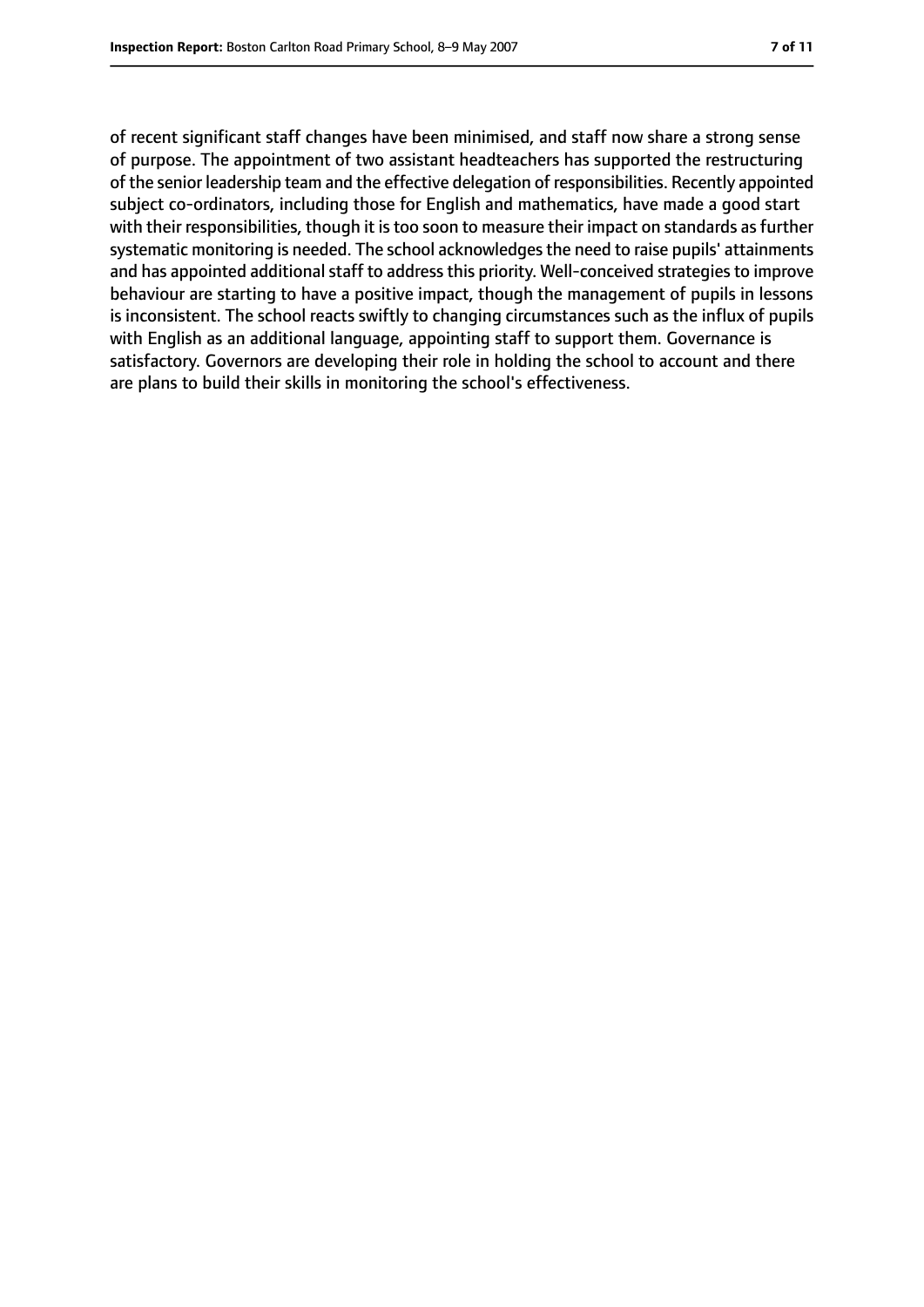**Any complaints about the inspection or the report should be made following the procedures set out in the guidance 'Complaints about school inspection', which is available from Ofsted's website: www.ofsted.gov.uk.**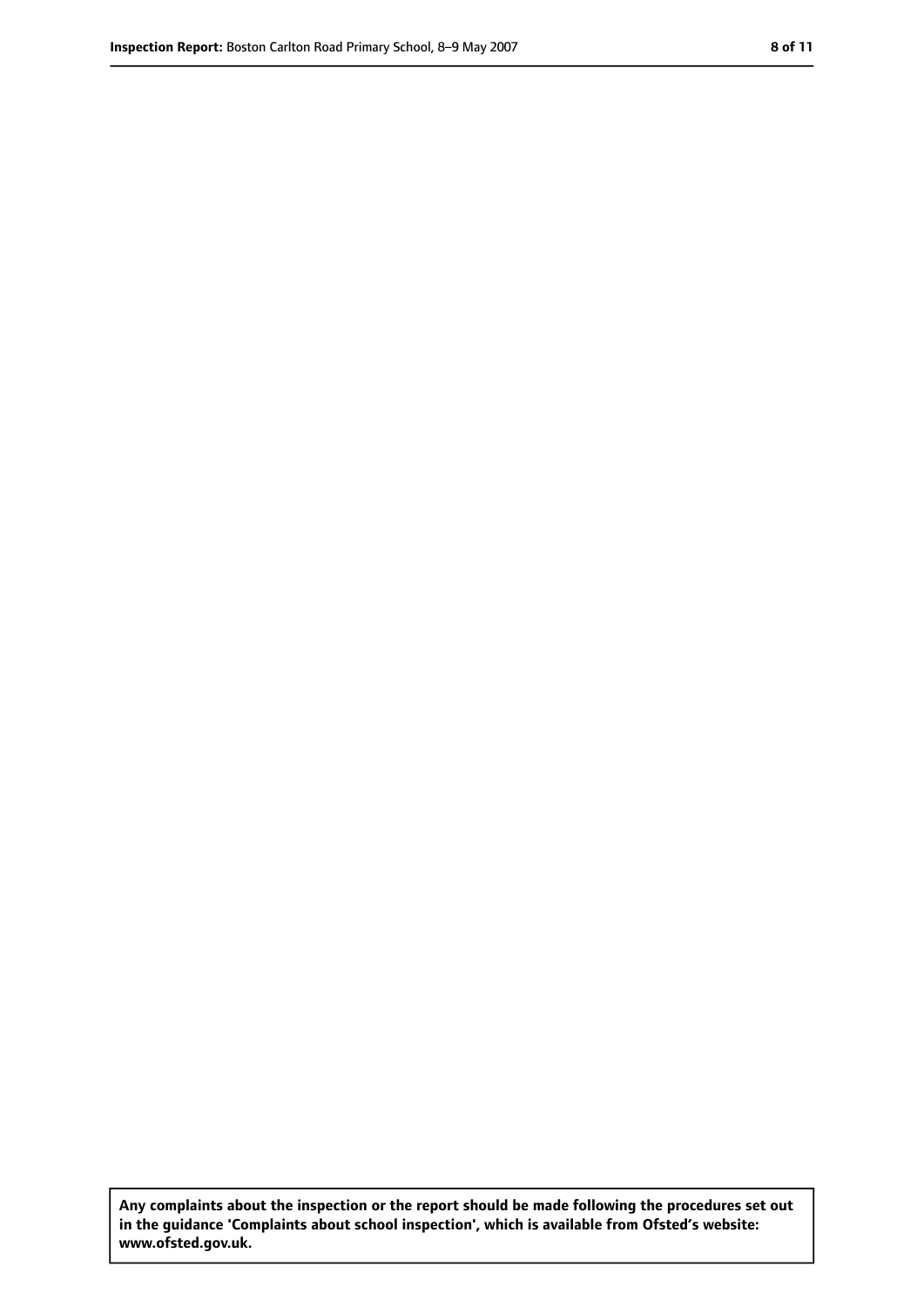#### **Annex A**

# **Inspection judgements**

| Key to judgements: grade 1 is outstanding, grade 2 good, grade 3 satisfactory, and grade 4 | <b>School</b>  |
|--------------------------------------------------------------------------------------------|----------------|
| inadequate                                                                                 | <b>Overall</b> |

### **Overall effectiveness**

| How effective, efficient and inclusive is the provision of education, integrated<br>care and any extended services in meeting the needs of learners? |     |
|------------------------------------------------------------------------------------------------------------------------------------------------------|-----|
| How well does the school work in partnership with others to promote learners'<br>well-being?                                                         |     |
| The quality and standards in the Foundation Stage                                                                                                    |     |
| The effectiveness of the school's self-evaluation                                                                                                    |     |
| The capacity to make any necessary improvements                                                                                                      |     |
| Effective steps have been taken to promote improvement since the last<br>inspection                                                                  | Yes |

#### **Achievement and standards**

| How well do learners achieve?                                                                               |  |
|-------------------------------------------------------------------------------------------------------------|--|
| The standards <sup>1</sup> reached by learners                                                              |  |
| How well learners make progress, taking account of any significant variations between<br>groups of learners |  |
| How well learners with learning difficulties and disabilities make progress                                 |  |

#### **Personal development and well-being**

| How good is the overall personal development and well-being of the<br>learners?                                  |  |
|------------------------------------------------------------------------------------------------------------------|--|
| The extent of learners' spiritual, moral, social and cultural development                                        |  |
| The behaviour of learners                                                                                        |  |
| The attendance of learners                                                                                       |  |
| How well learners enjoy their education                                                                          |  |
| The extent to which learners adopt safe practices                                                                |  |
| The extent to which learners adopt healthy lifestyles                                                            |  |
| The extent to which learners make a positive contribution to the community                                       |  |
| How well learners develop workplace and other skills that will contribute to<br>their future economic well-being |  |

### **The quality of provision**

| How effective are teaching and learning in meeting the full range of the<br>learners' needs?          |  |
|-------------------------------------------------------------------------------------------------------|--|
| How well do the curriculum and other activities meet the range of needs<br>and interests of learners? |  |
| How well are learners cared for, guided and supported?                                                |  |

 $^1$  Grade 1 - Exceptionally and consistently high; Grade 2 - Generally above average with none significantly below average; Grade 3 - Broadly average to below average; Grade 4 - Exceptionally low.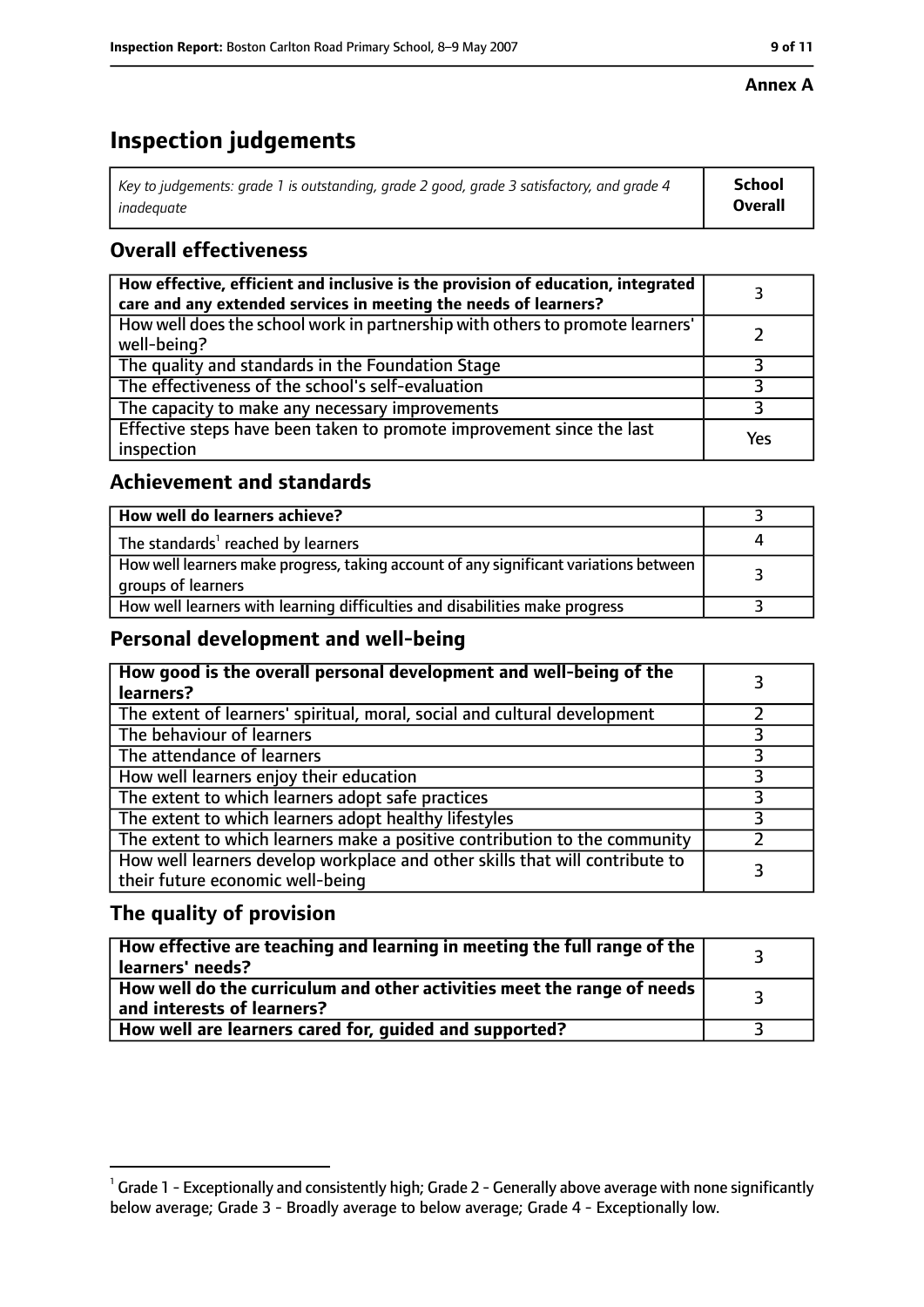#### **Annex A**

# **Leadership and management**

| How effective are leadership and management in raising achievement<br>and supporting all learners?                                              | 3   |
|-------------------------------------------------------------------------------------------------------------------------------------------------|-----|
| How effectively leaders and managers at all levels set clear direction leading<br>to improvement and promote high quality of care and education |     |
| How effectively performance is monitored, evaluated and improved to meet<br>challenging targets                                                 | 3   |
| How well equality of opportunity is promoted and discrimination tackled so<br>that all learners achieve as well as they can                     | 3   |
| How effectively and efficiently resources, including staff, are deployed to<br>achieve value for money                                          | 3   |
| The extent to which governors and other supervisory boards discharge their<br>responsibilities                                                  | 3   |
| Do procedures for safequarding learners meet current government<br>requirements?                                                                | Yes |
| Does this school require special measures?                                                                                                      | No  |
| Does this school require a notice to improve?                                                                                                   | Nο  |